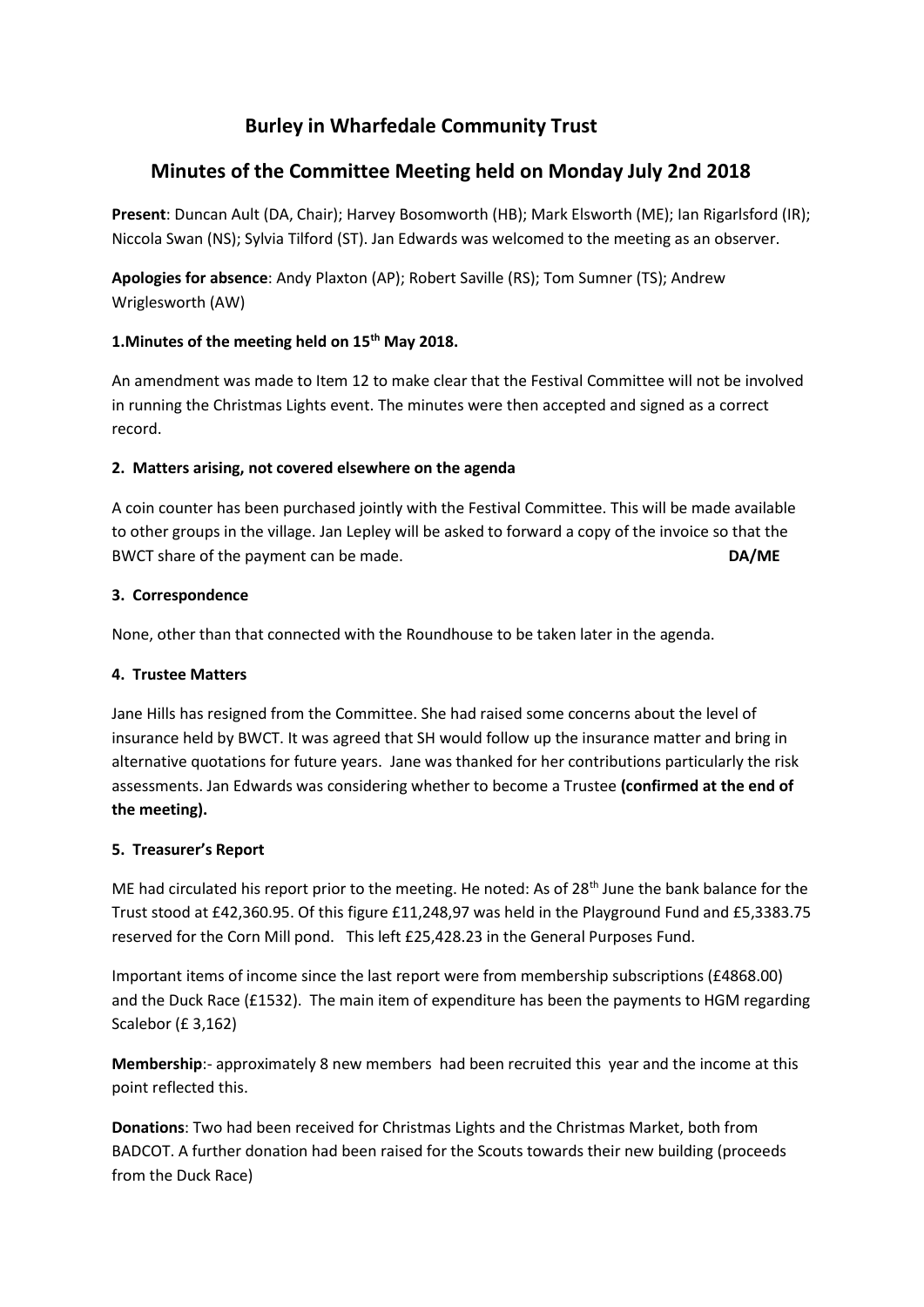#### **6. Library update**

The refurbishment process is underway. It was important that library usage be promoted and all Trustees were encouraged to do this. No future requirement of this as an agenda item

#### **7. Scalebor Park**

SH reported that a section of wall by the road had come down and will need to be repaired. **DA/SH**

**Pavilion:** DA reported that no response had been received to date from Burley Trojans about the remaining indoor work to be completed. He will contact the new Chairman to resolve **DA**

**Cricket provision:** The Cricket Club has been very positive about the facility for junior cricket.

**Grounds:** These are in good order. A quotation for painting the fencing is in hand. **DA**

**Burley Trojans:** The new Committee structure is now established

**Invoices:** the procedures were clarified: SH for those involving Scalebor in general and ME for those for the football and the cricket club **ME/SH**

## **8. Playground update phase 2**

**Maintenance:** DA reported that maintenance of the renovated playground is an issue. Phase 2 is a particular issue. The quality of one of the pieces of equipment was questioned. There were issues around one of the entrances and rubbish collection was also a problem. The responsibility for rubbish collection in the playground area needed clarification with the Parish Council. Ian Orton (Parish Clerk) was looking for someone to inspect the playground on a regular basis **DA**

**Mill Wheel:** This had been installed satisfactorily.

**Zip wire:** JE reported overwhelming village support for the park to be the location for the zip wire. The number of objections cited to this location was questioned. Questions were raised about the details of the BDMC Tree Officer's report on the preferred location. DA set out 3 alternatives: i. to drop the zip wire idea ii. to fight the refusal to locate it in the park; and iii. to leave it until a new Parish Council is in place in May 2019. The first option was rejected in light of the support for this installation from those involved in the playground project and playground users.

#### **9. Membership**

#### **Membership for 2018-19**

DA reported that there were 540 members so far this year (800 in total last year). The number represented actual members (including family ones) not the actual number of subscriptions. The new system is working well

#### **Membership Secretary**.

A new one is still needed and DA has someone who is interested to take on the post. **DA**

#### **Future communication.**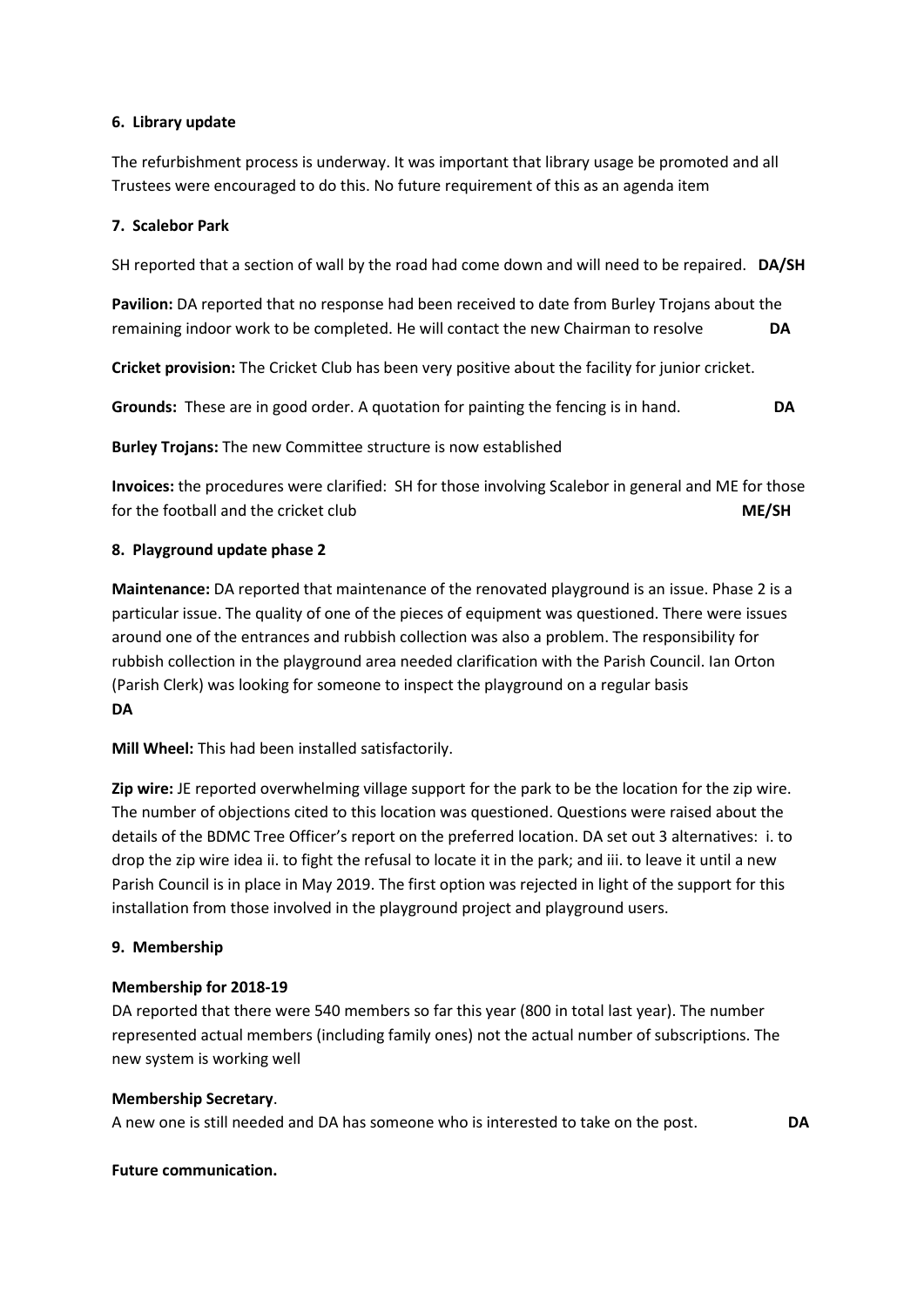The importance of using all forms of communication about membership was stressed – Facebook, flyers, inclusions in Parish Council newsletters, Festival programmes, and personal contacts by trustees.

# **10. Marketing: general publicity, especially for events.**

It was important to use all methods fully – electronic communication to members, including a quarterly newsletter, inclusions in the Parish Council Newsletter and village website as well as social media.

# **11 Burley Website**

HB had circulated a summary of usage data prior to the meeting. He reported that upgrading the software for updating the site was being followed up.

# **12. Christmas Lights and Christmas Market: update**

## **Lights**

These will be as in previous years.

## **Christmas Market**

BADCOT had indicated that it could no longer continue to run the event as it was not sustainable for them financially or on staffing grounds. Because there was a strong wish not to lose the event a small group had been set up to organise it involving the BWCT, Jan Lepley and Alan Hayes (Grange and Red Lion). BWCT insurance is adequate for the event as long as businesses coming with stalls have their own public liability insurance. Costs for stalls will remain the same - £30 for larger concerns and £15 for smaller village organisations. Traffic management of the event requires that someone who has received appropriate training is available. Training costs \$500. The Parish Council is prepared to fund the cost of training one person. There is, however, a volunteer in the village who is already trained and has offered his services for the event. It was agreed that the event would run this year with his support before reviewing for the subsequent year. The requirements on Trustees would be clarified after a meeting to be held in August. It was agreed that there would be a public announcement of BWCT's involvement in continuing the event **NS**

#### **13. Duck Race**

**Review of the day:** BWCT had made £1500 from the event. The police did turn up but the number of people trying to cross the road posed logistical issues. At one point there was a suggestion that the road be closed and vehicles re-routed through the village. This was averted. More cooperation from the Scouts would have been appreciated. The Scouts and Guides had sold £1600 worth of their £2000 allocation but had increased their final income significantly through the sale of teas on the village green

**Suggestions for the future:** To have some larger ducks which children could decorate prior to the race; and have a hook-a-duck on the village green. These and any other suggestions would be considered in due course. **TS/DA**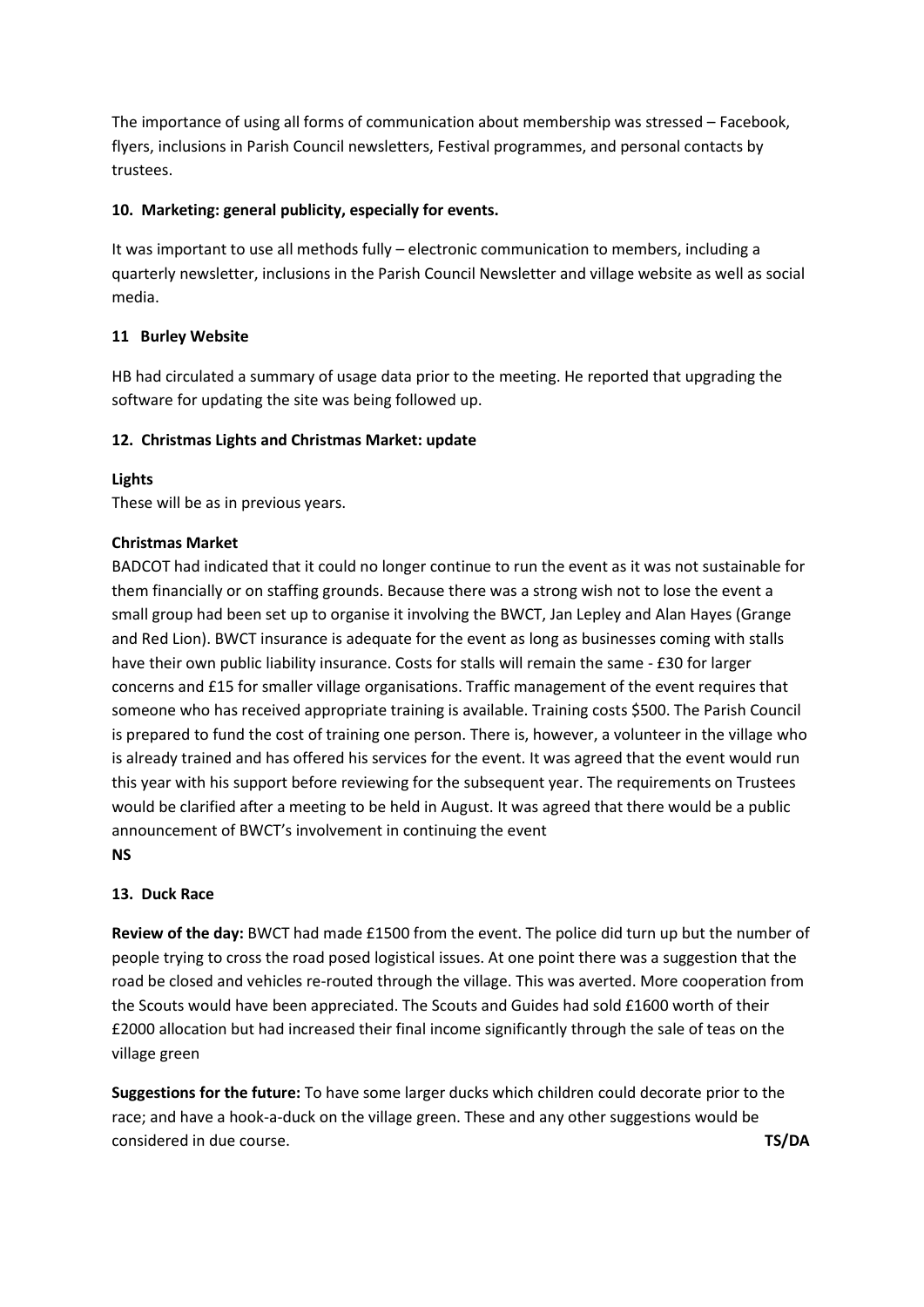## **14. The Roundhouse: update**

This has officially been handed back to the Parish Council, with effect from September 1<sup>st</sup>. £22,000 of external and internal repairs and refurbishments are required. The request to BWCT for £7000 for internal repairs was seen to be higher than BWCT's estimates. BWCT may help to fund a water supply to the Roundhouse.

## **15 Pudding Tree garden/ Jubilee Garden: updates**

Nothing to report.

## **16. Fountain of Life area**

Cleaning had taken place. It was explained that bringing the Fountain back into full use was not feasible. No complaints had been received this year about noise in the evening.

## **17. Corn Mill Pond**

Prior to the meeting DA had circulated a short report on the history of the acquisition of the pond, the problems associated with the pond, and actions taken over the years. NS had also forwarded some responses. Concerns were expressed that the pond could become a significant liability for BWCT. On the basis of the cost obtained in 2015 for desilting (£80,000) this was not a feasible option especially as this would not be a permanent solution. Opening the sluice gates was also not a solution. A full discussion of alternatives for overcoming the current issues took place and Trustees were asked to draw on any specialist sources of advice of which they were aware. The possibility of a University being interested in the pond as a project was put forward. **All**

# **18. BWCT ideas for 2018-19: help for other village organisations**

**Tennis courts**: the hard court had been cleared of weed. The Parish Council is to have the court relined and the cricket club has offered a new net. The court is now open for play. The management of the tennis facility will need to be discussed at some point by all parties with an interest in its regular use.

**Skatepark:** this was in need of refurbishment – and possible extension to accommodate a wider age range of users. While BWCT could be interested in involvement in any improvements of this facility dialogue with young people and others to assess needs was required.

**Help for other organisations**: BWCT needed to remind people that if they have projects which would benefit from some funding support they could make application to BWCT. More publicity needed.

#### **19. Youth provision**.

Nothing further to add

#### **20. Burley Painting:**